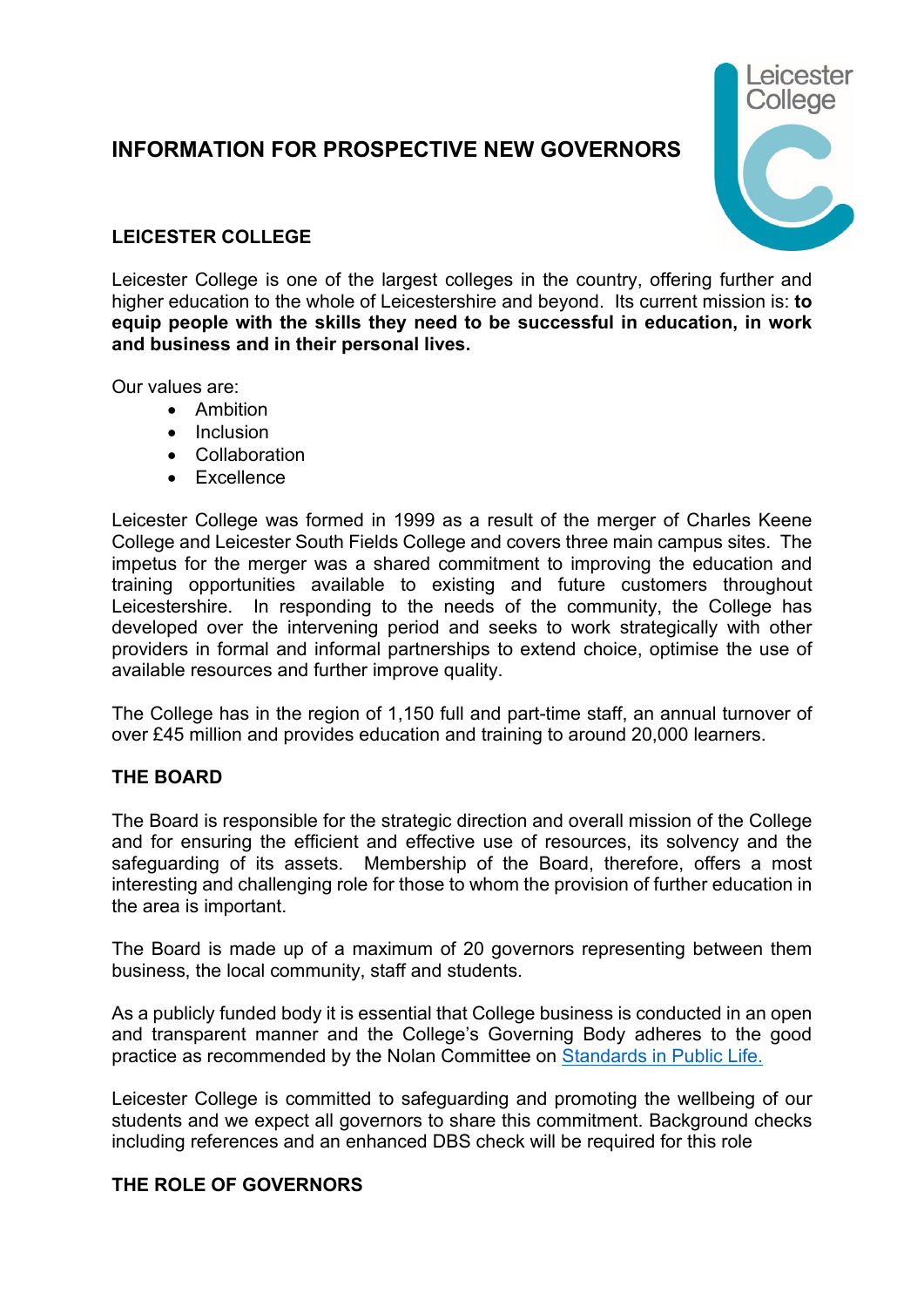The College delivers education and training to all the major areas of business, industry and public service. As such, links with the major industries or expertise based on a range of other specialised areas including education, finance, equality and diversity, human resources, law, marketing, IT, management of facilities, or any other major specialism are beneficial in carrying out the role of governor. The Governing Body conducts a skills audit and at certain times, governors with specific expertise or experience will be sought to ensure a complementary mix of skills across the Board.

As a College rooted in its local community, it is also important that governors have an appreciation of and a commitment to Leicester and Leicestershire. The Board membership should also be representative of the diversity of the community the College serves.

The qualities required of a governor include:

- 1. The ability to apply the educational vision of the College within strategic debate and place the College's mission and best interests at the heart of all decision making.
- 2. The ability to assimilate information from papers and at meetings and be able to contribute effectively towards the decision-making process in the Board environment.
- 3. The ability to demonstrate knowledge or experience at a management level in a major area of employment within Leicestershire, have a specific expertise, or be able to represent a significant portion of the community which the College serves.
- 4. The ability to develop good working relationships with both other Board members and members of the College's senior leadership team.
- 5. The willingness and ability to commit the time needed to prepare for and attend meetings, training and visits.

## **More detail is set out in the Governor Job Description**

## **THE COMMITMENT**

The time commitment needed to be an effective governor varies according to the current needs of governance and the role of the individual. Most meetings are usually held during the evening although some committees meet during the day. All governors join at least one, and usually two, committees in addition to attending the Board. This can mean attending around 15-20 meetings a year, including development sessions and a 24 hour away day. Governors are also encouraged to come into College, by invitation, to meet with students and staff and see the day to day life of the organisation. Appointments are made for three-year terms of office; governors may be asked to serve multiple terms office.

## **THE BENEFITS AND REWARDS OF BEING A GOVERNOR**

College Governors have a vital part to play in the successful development of the further education sector. Membership of a college governing body requires commitment and care and a willingness to become involved in the life of the College. Governors must